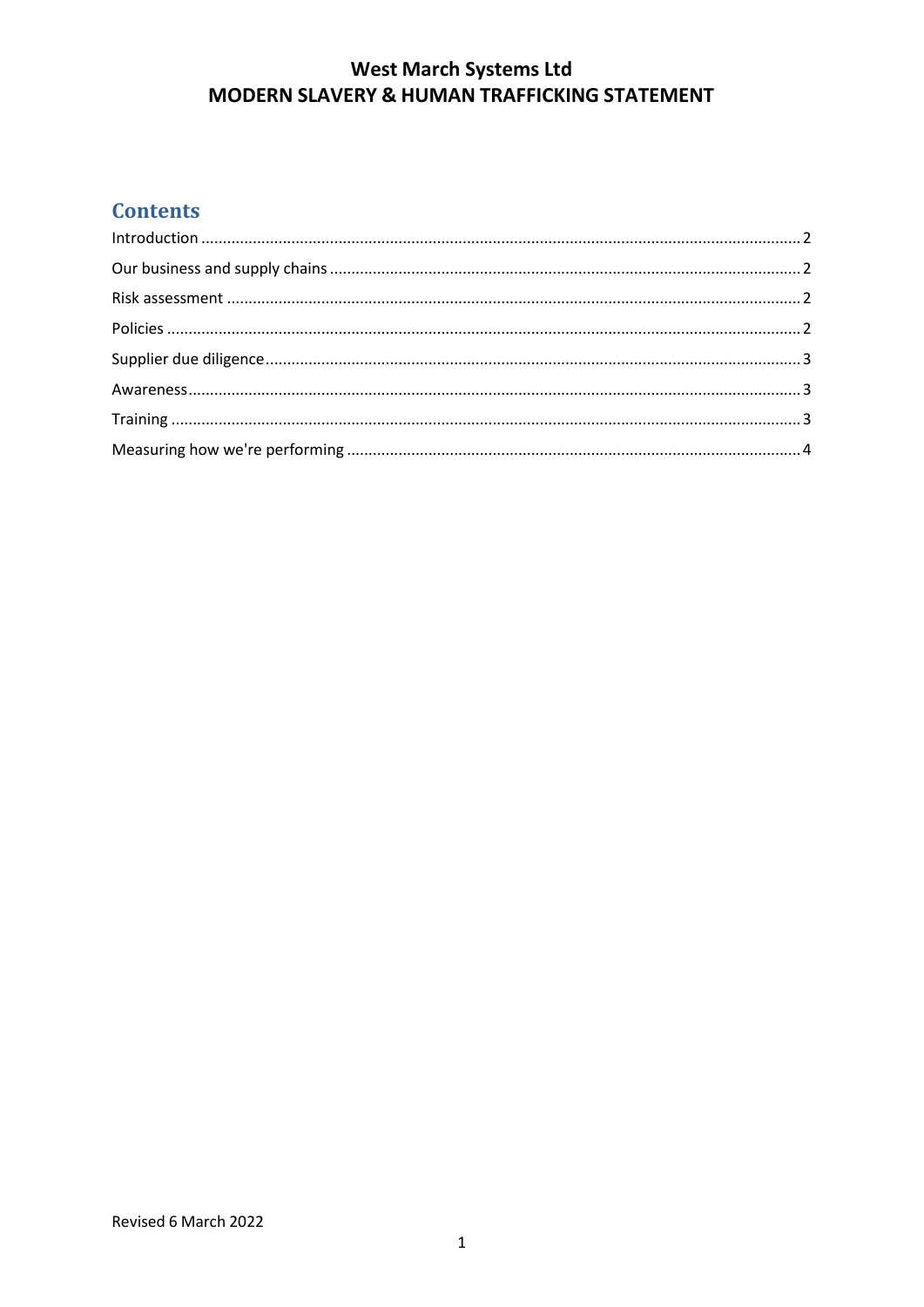#### **West March Systems Ltd MODERN SLAVERY & HUMAN TRAFFICKING STATEMENT**

# <span id="page-1-0"></span>Introduction

Modern slavery is a heinous crime and a morally reprehensible act that deprives a person's liberty and dignity for another person's gain. It is a real problem for millions of people around the world, including many in developed countries, who are being kept and exploited in various forms of slavery. Every company is at risk of being involved in this crime through its own operations and its supply chain.

At West March Systems, we have a zero-tolerance approach to modern slavery and are fully committed to preventing slavery and human trafficking in our operation and supply chain. We have taken concrete steps to tackle modern slavery, as outlined in our statement. This statement sets out the actions that we have taken to understand all potential modern slavery risks related to our business, and to implement steps to prevent slavery and human trafficking.

# <span id="page-1-1"></span>Our business and supply chains

West March Systems is a MIS Software supplier with cloud hosting. We provide software development to the commercial sector and MIS to the further education sector. To support or software services we offer full cloud hosting of Windows based applications and Internet Hosting under IIS and Apache.

We operate solely within the United Kingdom

We establish a relationship of trust and integrity with all our suppliers, which is built upon mutually beneficial factors. Our supplier selection and on-boarding procedure includes due diligence of the supplier's reputation, respect for the law, compliance with health, safety and environmental standards, and references.

We haven't been made aware of any allegations of human trafficking/slavery activities against any of our suppliers, but if we were, then we would act immediately against the supplier and report it to the authorities.

#### <span id="page-1-2"></span>Risk assessment

In the past year, we conducted a risk assessment of our supply chain by taking into account:

- The risk profile of individual countries based on the Global Slavery Index
- The business services rendered by the suppliers
- The presence of vulnerable demographic groups
- A news analysis and the insights of labour and human rights groups

This assessment will determine our response and the risk controls that we implement.

## <span id="page-1-3"></span>Policies

West March Systems operates the following policies within our Staff Handbook for identifying and preventing slavery and human trafficking in our operations:

 Whistleblowing Policy - we encourage all employees, customers and suppliers to report any suspicion of slavery or human trafficking without fear of retaliation. We provide a confidential helpline to protect the identity of whistle-blowers.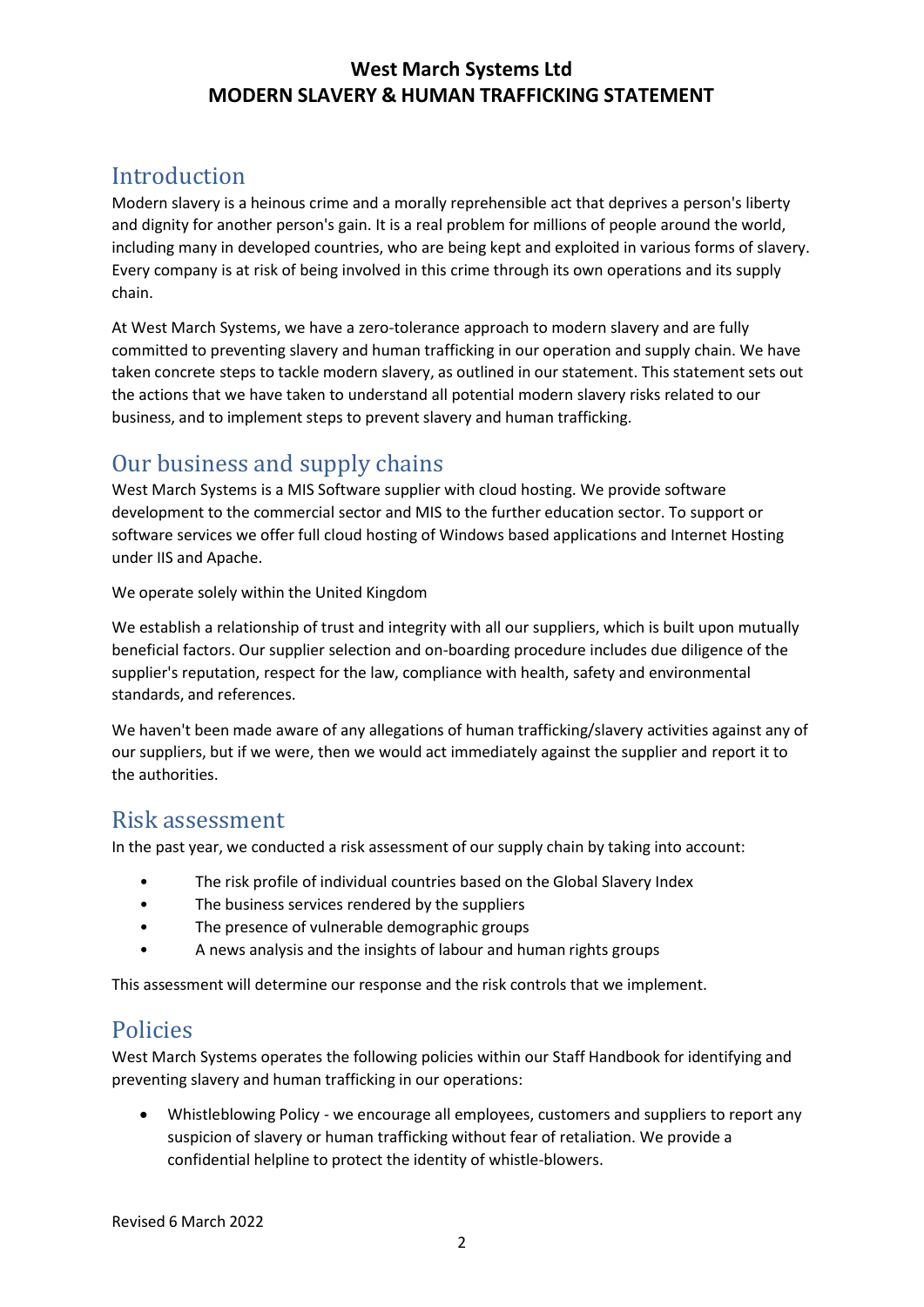#### **West March Systems Ltd MODERN SLAVERY & HUMAN TRAFFICKING STATEMENT**

- Code of Conduct our code encourages employees to do the right thing by clearly stating the actions and behaviour expected of them when representing the business. We strive to maintain the highest standards of employee conduct and ethical behaviour when operating abroad and managing our supply chain.
- Purchasing Code we have updated our Purchasing Code and supplier contracts to make explicit reference to slavery and human trafficking.

# <span id="page-2-0"></span>Supplier due diligence

West March Systems conducts due diligence on all new suppliers during on-boarding and on existing suppliers at regular intervals. This includes:

- Assessing risks in the provision of particular services
- Auditing the suppliers, and their health and safety standards, labour relations and employee contracts
- Requiring improvements to substandard employment practices
- Sanctioning suppliers that fail to improve their performance in line with our requirements

We require all suppliers to attest that:

- They don't use any form of forced, compulsory or slave labour
- Their employees work voluntarily and are entitled to leave work
- They provide each employee with an employment contract that contains a reasonable notice period for terminating their employment
- They don't require employees to post a deposit/bond and don't withhold their salaries for any reasons
- They don't require employees to surrender their passports or work permits as a condition of employment

#### <span id="page-2-1"></span>Awareness

West March Systems has raised awareness of modern slavery issues by sending an email that is focused specifically on modern slavery to all our staff, which explains:

- Our commitment in the fight against modern slavery
- Red flags for potential cases of slavery or human trafficking
- How employees should report suspicions of modern slavery

## <span id="page-2-2"></span>**Training**

In addition to the awareness programme, West March Systems has rolled out training to all employees, which covers:

- Various forms of modern slavery in which people can be held and exploited
- The size of the problem and the risk to our organisation
- How employees can identify the signs of slavery and human trafficking, including unrealistically low prices
- How employees should respond if they suspect slavery or human trafficking
- How suppliers can escalate potential slavery or human trafficking issues to the relevant people within their own organisation